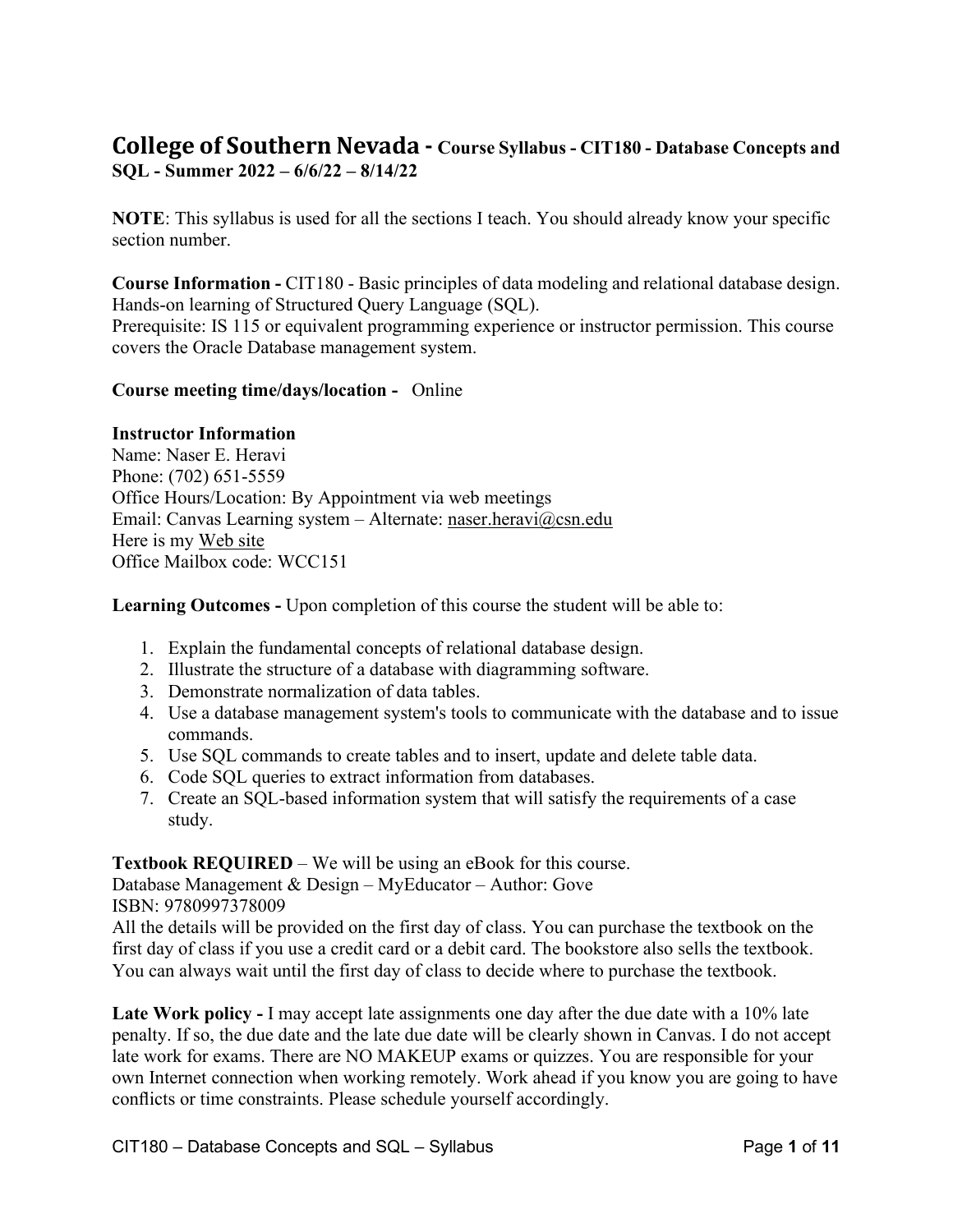**Method of Evaluation -** Grades are based on exams and projects throughout the semester. All assignments will be submitted via the Canvas assignment dropbox. Detailed instructions will be provided in the text of the requirements for each of the assignments**.** If the Canvas email system fails and you must use a different system to submit your assignments, send your assignments files to my alternate email address. All exams are delivered through the Canvas system. All exams will have strict time limits and detailed information will be provided at least a week before the date of the exam.

**Grade determination** Your grade is based 2 exams, chapter quizzes, and homework assignments.

Midterm Exam - 20% Final Exam - 20% Chapter quizzes - 10% Assignments - 50% All exams may include True/False, Multiple-choice, short answers, and essay type questions. Full details will be provided a week before the start of an exam. The following is how letter grades are assigned based on total percentages of assignments and exams.

**100 - 94** A **90 - < 94** A-**87 - < 90** B+ **84 - < 87** B **80 - < 84** B-**77 - < 80** C+  $70 - 577$  C **60 - < 70** D  $< 60 F$ 

**NOTE**: We will use material from the **Oracle Academy**. Detailed instructions to access this resource will be included in Canvas.

**Software/hardware requirements - We use a typical Windows machine or Mac for this course.** The Canvas Learning Management system can be run on most popular web browsers such as Internet Explorer, FireFox, Safari, etc. Canvas runs on Windows, Mac, Linux, iOS, Android, or any other device with a modern web browser.

We will use the Oracle Application Express that does not require software installation. Our textbook includes a development environment for coding SQL commands.

### **We will use the Lockdown browser for taking quizzes and exams. Detailed information will be posted in Canvas on the use of Lockdown browser.**

**Important Note -** If you have any concerns about this course and/or me, please contact me first. If I cannot resolve your issue, please contact CIT Department Office at 702-651-5976. You will be directed to the appropriate Program Director or the Department Chair. You will remain anonymous, if possible, and all communications will be strictly confidential. Please DO NOT wait until the last minute to make your concerns known to me and/or to the CIT Department.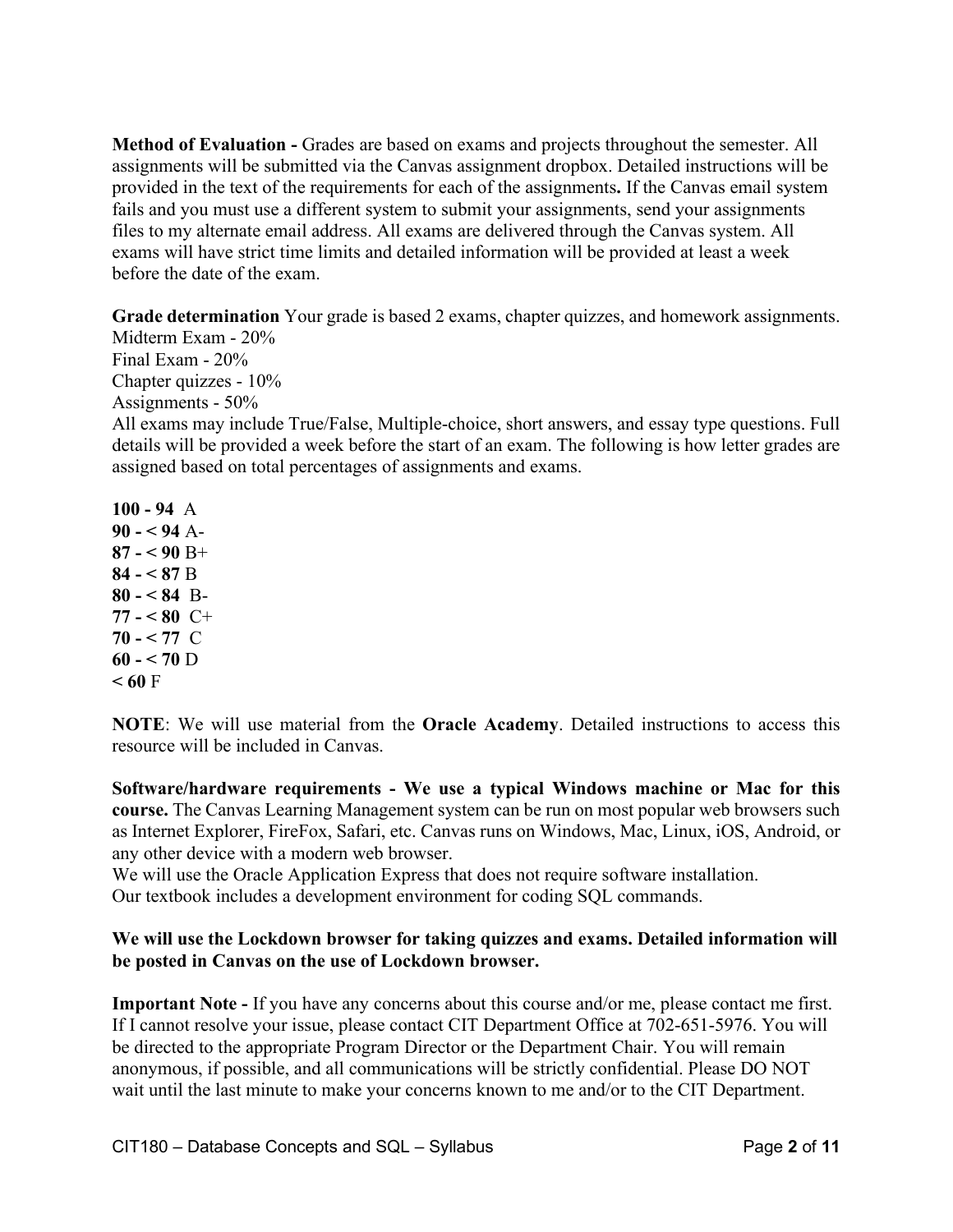**CSN Student email -** All students enrolled at CSN have a CSN Student Email account. All information from the college will be sent to your CSN-issued student email address (enrollment information, financial aid information, cashier information, college events, etc.). **It is extremely important that you check your student email daily.** You can access your student email through GoCSN (go.csn.edu). Once you validate your student email address you will have access to Microsoft Office 365 for up to five devices and 1TB of OneDrive storage. Visit the [CSN](http://www.csn.edu/email)  [Information web site](http://www.csn.edu/email) for additional information.

**Attendance Policy -** College assumes maturity, seriousness of purpose, and self-discipline for meeting the responsibilities associated with each course. If you will need the instructor to sign documents testifying about your attendance, **YOU** must come to the instructor after each class you attend to let them know you were there. Class participation is a strong aspect of this course, and your participation is always encouraged.

**Academic Integrity -** Taking the words of others or presenting the ideas of others as your own not only limits your academic research skills, but it also violates the CSN's Student Academic Integrity Policy. Cheating on exams or other course work also violates the CSN Student Academic Integrity Policy. You can find more information about CSN's Academic Integrity Policy at the [Academic Integrity Web Site.](https://at.csn.edu/documents/student-academic-integrity-policy) The minimum penalty for such offenses in this course is to fail the assignment. Failing the course will also be considered as an option. Infractions of the CSN Student Academic Integrity Policy may lead to suspensions, expulsion, transcript notations or other sanctions.

You SHOULD NOT attempt to pay anyone to complete your work. You SHOULD NOT consult any web sites that provide answers to assignments.

**On the first offense, a grade of 0 will be assigned to duplicated assignments and you will be notified via email to start a discussion on the nature of the plagiarism.**

**CSN Americans with Disabilities Act (ADA) Statement and current Disability Resource Center (DRC) Contact Information -** The College of Southern Nevada is committed to making physical facilities and instructional programs accessible to students with disabilities. If you have a disability that may have some impact on your work in this class and for which you may require accommodations, please visit the Disability Resource Center (DRC) so that such accommodations can be considered. All discussions will remain confidential. The DRC has offices on all three campuses. These serve as the focal point for coordination of services for students with disabilities. If you have a physical, emotional, or mental disability that "substantially limits one or more major life activities (including walking, seeing, hearing, speaking, breathing, learning and working)," and will require accommodation in this class, please contact the DRC at West Charleston 702 – 651 – 5644, or email at [WCDRCStaff@csn.edu](mailto:WCDRCStaff@csn.edu) or at North Las Vegas 702–651–4045, or email at [CYDRCStaff@csn.edu](mailto:CYDRCStaff@csn.edu) or at Henderson 702–651–3795 , or email at [HCDRCStaff@csn.edu.](mailto:HCDRCStaff@csn.edu) For Deaf and Hard of Hearing Services contact the DRC using 70 –651–4448, or email at Deaf.HH.Services $@c$ sn.edu. Any student who receives an accommodation letter from the DRC, please meet with me to discuss the provisions of those accommodations as soon as possible.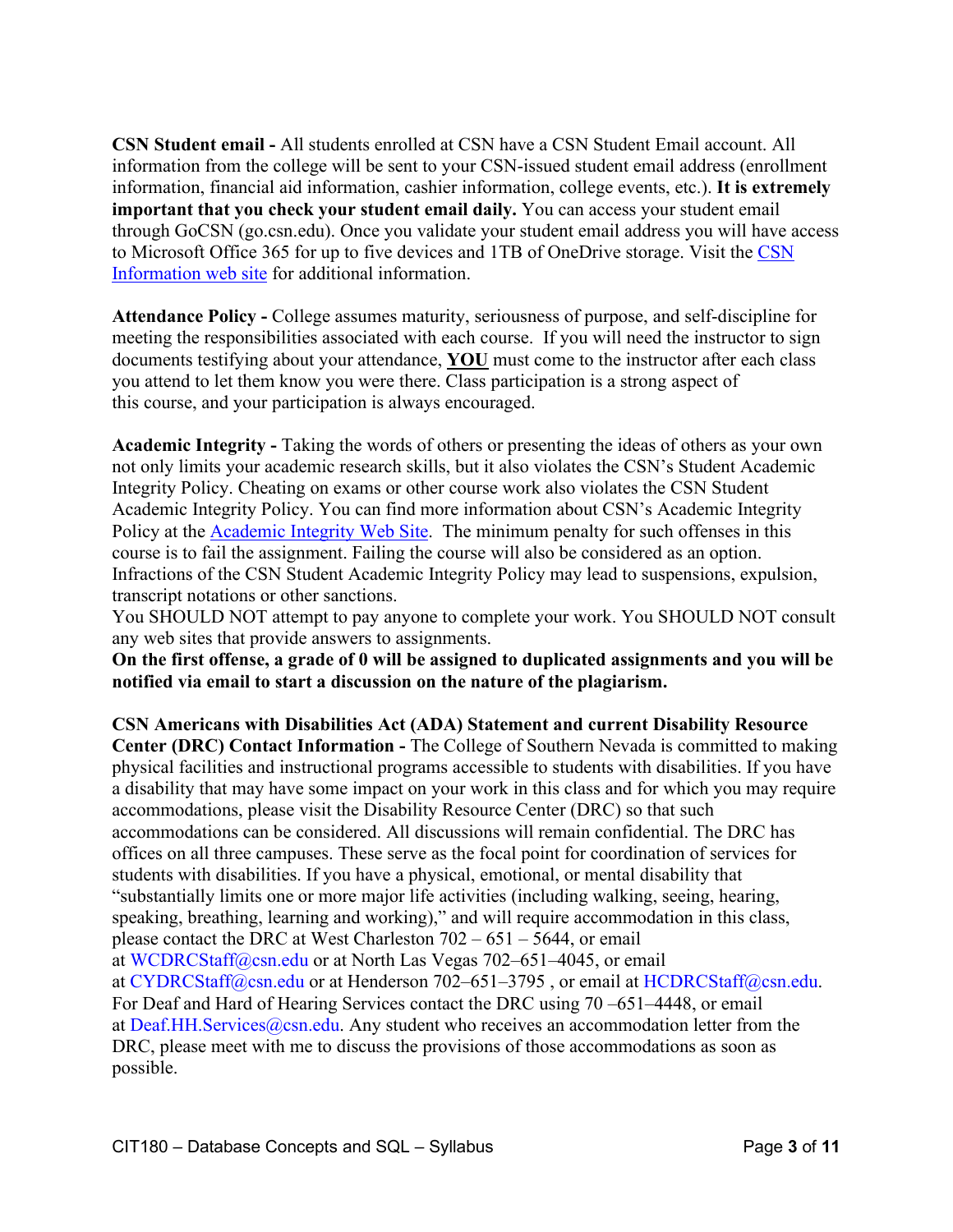**Student Rights & Responsibilities -** When you choose to become a student at CSN, you accept the rights and responsibilities of membership in CSN's academic and social community. You can find policies covering students such as the Student Conduct, Students' Right to Know, Students' Academic Integrity, and Disruptive and Abusive Student in the following locations:

- Catalog and Student Handbook [\(Catalog Web Page\)](https://www.csn.edu/catalog) in the Policies and Procedures section.
- CSN Website [\(Student Policies\)](https://www.csn.edu/policies-procedures) under the heading "Student Policies."

**College Library Services -** CSN Libraries provides support for students completing assignments that require research and the use of information. Librarians are available to students for one-onone assistance locating and citing quality information either online at the [Library information](https://library.csn.edu/ask/) or at one of our campus libraries. Find more information on our main website at the [Library main](https://library.csn.edu/)  [page.](https://library.csn.edu/)

**Safety -** This class does not have an experiment lab and therefore we will not be concerned about following specific safety strategies. However, Approved classroom safety procedures are posted in each classroom and are to be followed. Students are to familiarize themselves with the nearest exit to use during fire alarm exercises. Do NOT use the elevators during these drills. Students will take ALL personal belongings with them when exiting the building. No student will be allowed back into the facility until the all clear is given.

**Public Health Directives (COVID-19) - Students must follow all active CSN public health** directives while enrolled in this class. Properly worn face coverings are mandatory for all faculty and students in the classroom as well as on campus. CSN public health directives are found at the [CSN Covid-19 Information.](https://at.csn.edu/covid-19) Students who do not comply with these directives will be asked to leave the classroom. Refusal to follow the guidelines may result in further disciplinary action according to the CSN Student Conduct Code found at the [Student Conduct](https://www.csn.edu/sites/default/files/documents/student_conduct_code_policy_1.pdf)  [Issues](https://www.csn.edu/sites/default/files/documents/student_conduct_code_policy_1.pdf) including being dropped from the course.

**Counseling and Psychological Services (CAPS)** - The Counseling and Psychological Services (CAPS offers short-term, problem-focused counseling to CSN students who may feel overwhelmed by the responsibilities of college, work, family, and relationships.  Clinicians are available to help students cope with stresses and personal issues that may interfere with their ability to perform in school.  The service is provided confidentially and free to currently enrolled students.  To schedule an appointment, please call CAPS at WC (702) 651-5518, at NLV (702) 651-4099, and at HN (702) 651-3099.

**Food and Housing Insecurity Support -** Any student who has difficulty affording groceries or accessing sufficient food to eat every day, or who lacks a safe and stable place to live and believes this may affect their performance in the course, is urged to contact Counseling  $\&$ Psychological Services (CAPS), for a list of resources and support.

**References -** Safari Tech Books available through the library offer an excellent source of supplemental resources that you may use for this course. To find Safari Books Online, go to the Library's web site. Click the Browse Databases button. In the A-Z Databases page that appears, click S to filter. The link to **Safari Books Online** should be at or near the top of the list.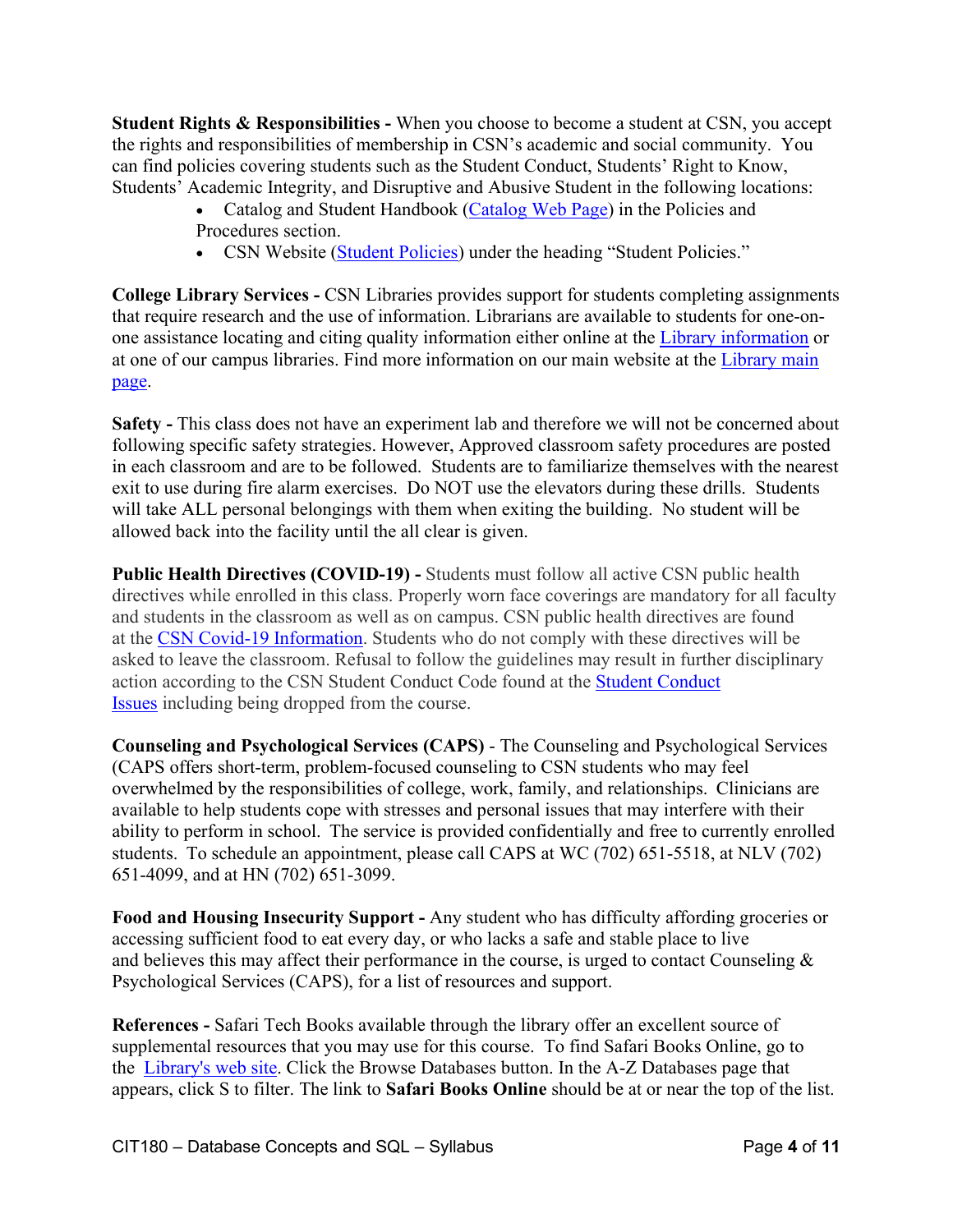Initially, you will have to enter your student email address, then create an account with Safari. Subsequently, you will use your email address and your Safari password to access the Safari resources.

**Required extra- or co-curricular activities -** All activities are based on projects and exams assigned throughout the course. Any required extra activities will be clearly explained in class.

**Additional fees -** There are no additional fees for this course.

**Advising & Coaching Services -** Advisor/Success Coaches help students assess academic strengths and limitations, learn academic success strategies, explore careers, declare a major, navigate the educational system, access campus and community resources, and connect to campus life. The department also manages the CSN Faculty E-Alert System assisting instructional staff by working with students on strategies and interventions that lead to successful course completion. Contact Information: Charleston Campus: Building D – Student Services Area : 702–651–5670, North Las Vegas Campus: Student Services Area : 702–651– 4049, Henderson Campus: Building B – Room 120 : 702 – 651–3165. Visit the [Advising web](https://www.csn.edu/advising)  [site](https://www.csn.edu/advising) for more information.

### **Additional Notes**

### **My responsibilities:**

- 1. I will reply to your e-mail messages in a timely manner. Replying to phone calls may take more time.
- 2. I will try my best to resolve any issues.
- 3. I will return feedback and grade on assignments and exams within one week of the due date.

### **Your responsibilities:**

1. You will stay active in classroom discussions and activities. Let me know if you find any discrepancies in the syllabus, course material, or activity due dates, as soon as possible.

- 2. You will monitor the deadlines for projects and exams and ask questions.
- 3. You will do your best in class and will not hesitate to ask for help.

4. You will review my feedback on your assignments and exams and let me know of any questions or concerns as soon as possible.

**Withdrawal Policy** - Instructors do not have the option of withdrawing students. For official withdrawal dates and other IMPORTANT college dates, look at the online schedule at the CSN [Calendar](https://www.csn.edu/calendar-catalog-schedule) and locate the calendar for the current semester.

You are strongly encouraged to discuss your decisions with an academic counselor, academic adviser or success coach AND Student Financial Services, because these decisions may affect your financial aid and Satisfactory Academic Progress. Students receiving financial aid may find their awards reduced.

If you wish to receive a W in lieu of a grade, you MUST withdraw yourself officially from the class. Once you have withdrawn (dropped), you must discontinue attending class. Alternatively, you may wish to change from Credit to Audit and continue to attend the class.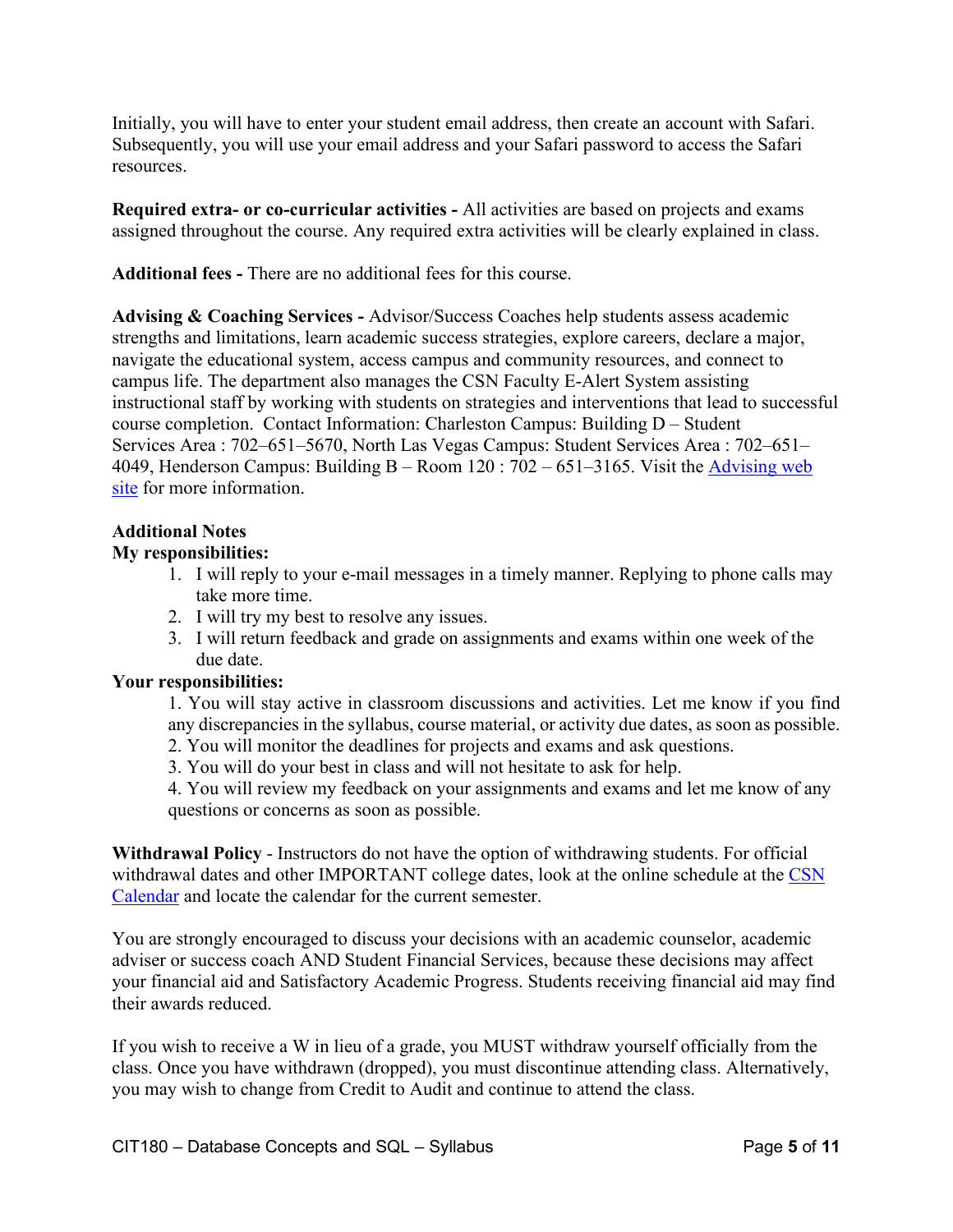**Change to Audit** – I will provide the form in our Canvas course shell. Print the form and fill it out, check the boxes, sign and date. Submit the completed form in person at the Registrar's Office. To avoid visiting the registrar's office in person, you may scan or photograph the signed form and send it, using your CSN student email, along with a clear color copy of your state ID to [MyCSN.Updates@csn.edu](mailto:MyCSN.Updates@csn.edu)

The following dates are for 10-week sessions:

**June 5 -** Last day for 100% refund

**June 8 -** Last day for 50% refund

**June 8** - Last Day to Drop a Class WITHOUT a Grade of W

**July 18 -** Last Day to Officially Change from Credit to Audit

**July 18 -** Last Day to Drop a Class WITH a Grade of W

**August 14** – Last Day instruction for 10-week session

**August 17** - Grades are Due from Instructors

**CLASS POLICIES** - All exams will be taken online administered through the Canvas system. Due to the Covid-19 issues, until we are back to normal operating schedule, you will take your exam from anywhere with access to Internet.

All course material is available online in Canvas. While the design of this course allows flexibility in your scheduling, please realize that the deadlines are just as strict as any other course. You should check the calendar and discussion postings daily and allocate your time accordingly to complete the readings and to be prepared for the exams. Due dates will be strictly adhered to. You will use the mail and discussion features of Canvas to contact me or ask questions.

**A note on the assignment release schedule -** To stay on task, I release chapter material and assignments on a timely basis. Exams can only be taken during the scheduled period. If you like to get material earlier than the rest of the class, send me an e-mail message and I will give you access to the material. The links to assignments and exams will disappear after their respective due dates. Some students have complained that some links disappear from time to time. This is most likely due to system issues or incommutability with your web browser. Please send an e-mail message informing me about any links that have disappeared from your view.

**Online section** offer flexibility where you need to manage your time to achieve success. I will assign programming projects that will be graded, and you will have to take exams by specified due dates**. It is extremely simple to ignore due dates and fall behind which I hope we can seriously avoid!**

**Hybrid section** (when offered) – Using the hybrid format, you physically attend class once a week for 80 minutes and are expected to spend another 80 minutes online.

**Web-Remote** – Using this format, class meets virtually during the scheduled time via a web conference for live lectures.

A rule of thumb for a 3-credit class is that you attend class about 3 hours a week and study a minimum of 6 hours a week outside of the classroom. IT work can be time-consuming.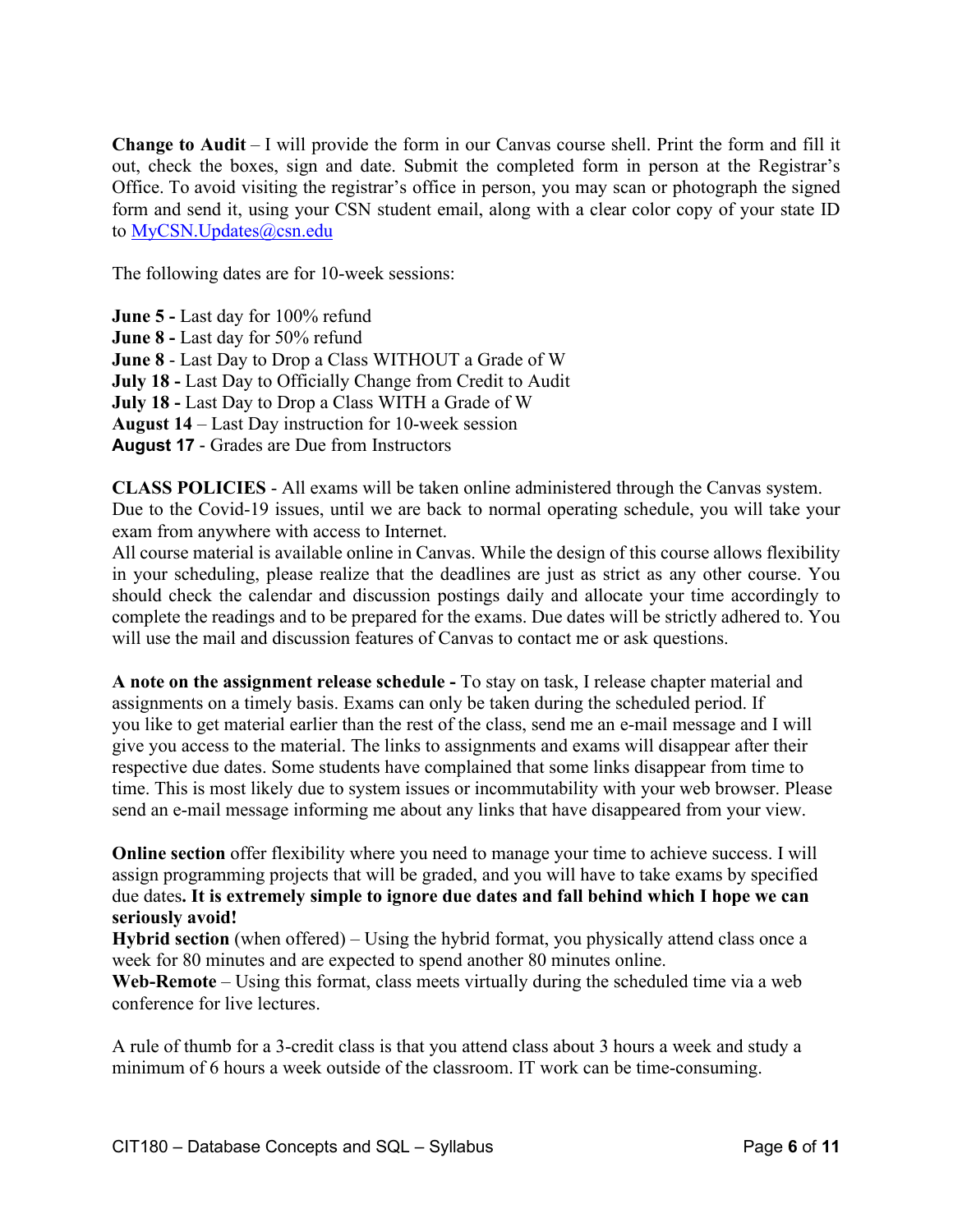This is a **single person class**; meaning that you must turn in **your own work**. You are not allowed to collaborate or consult with anyone else while working on an exam. You are not allowed to collaborate on completing assignments. You should not be looking at each other's code for assignments. You can freely discuss items in the general sense. Cheating in any form will not be tolerated.

**Internet Access -** Internet access is your responsibility. This class can be accessed from any computer with Internet access anywhere in the world. Therefore, excuses such as "My computer is not working" or "My provider was down" are not acceptable. If you find yourself in a real jam, you may drive to any CSN site and use one of the computers in the CSN open computer labs. Of course, if there is a computer problem originating from CSN, then I will take corrective action. But in all other instances, it is your responsibility to ensure your own Internet access.

**Software Lab -** The Software lab will be virtual and be conducted via Canvas and Discord. It will be available starting on June 6, 2022. Many CIT department courses have embedded tutors. For these courses, your instructor will let you know about the tutoring services. The Centers for Academic Success (CAS) may also provide one-to-one tutoring. For more information, contact CAS by visiting [CAS web site.](http://www.csn.edu/centers-academic-success)

### **Networking Lab -** The **networking lab** for students mainly taking networking and

Cybersecurity courses. For location/date/time information, please visit the [CIT Information Web](https://at.csn.edu/cit-information)  [site.](https://at.csn.edu/cit-information) Click on Networking and Software Lab Hours.

### **Academic Advising**

Academic Advisors help students assess academic strengths and limitations, learn academic success strategies, explore careers, declare a major, navigate the educational system, access campus and community resources, and connect to campus life. Contact Information: Charleston Campus: Building D – Student Services Area : 702–651–5670, North Las Vegas Campus: Student Services Area : 702–651–4049, Henderson Campus: Building B – Room 120 : 702–651– 3165. For more information visit [Academic Advising](https://www.csn.edu/advising)

**Centers for Academic Success (CAS***)* **-** Centers for Academic Success (CAS) provides quality DROP-IN academic assistance to all students enrolled in for-credit courses at CSN. Tutors are available for most general education courses and some historically challenging courses. Academic learning support includes assistance with learning strategies, Canvas, Smarthinking online tutoring, Microsoft Office, reading, writing, oral presentations, math, and science. CAS tutors also provide support to study groups and assistance for placement test preparation. CAS is open Monday through Sunday to be more accessible to all students. Hours for all locations are Monday – Thursday 9:00 am to 6:00 pm and Friday – Sunday 11:00 am to 4:00 pm. You may visit the CAS [web site](http://www.csn.edu/centers-academic-success) for more details about online and in-person services. You may also contact us at one of our offices: Charleston Centers (651- 5732), North Las Vegas Learning Commons (651-4232), Henderson Learning Commons (651- 3125).

## **Canvas Computer Instructions & Technology Help Desk**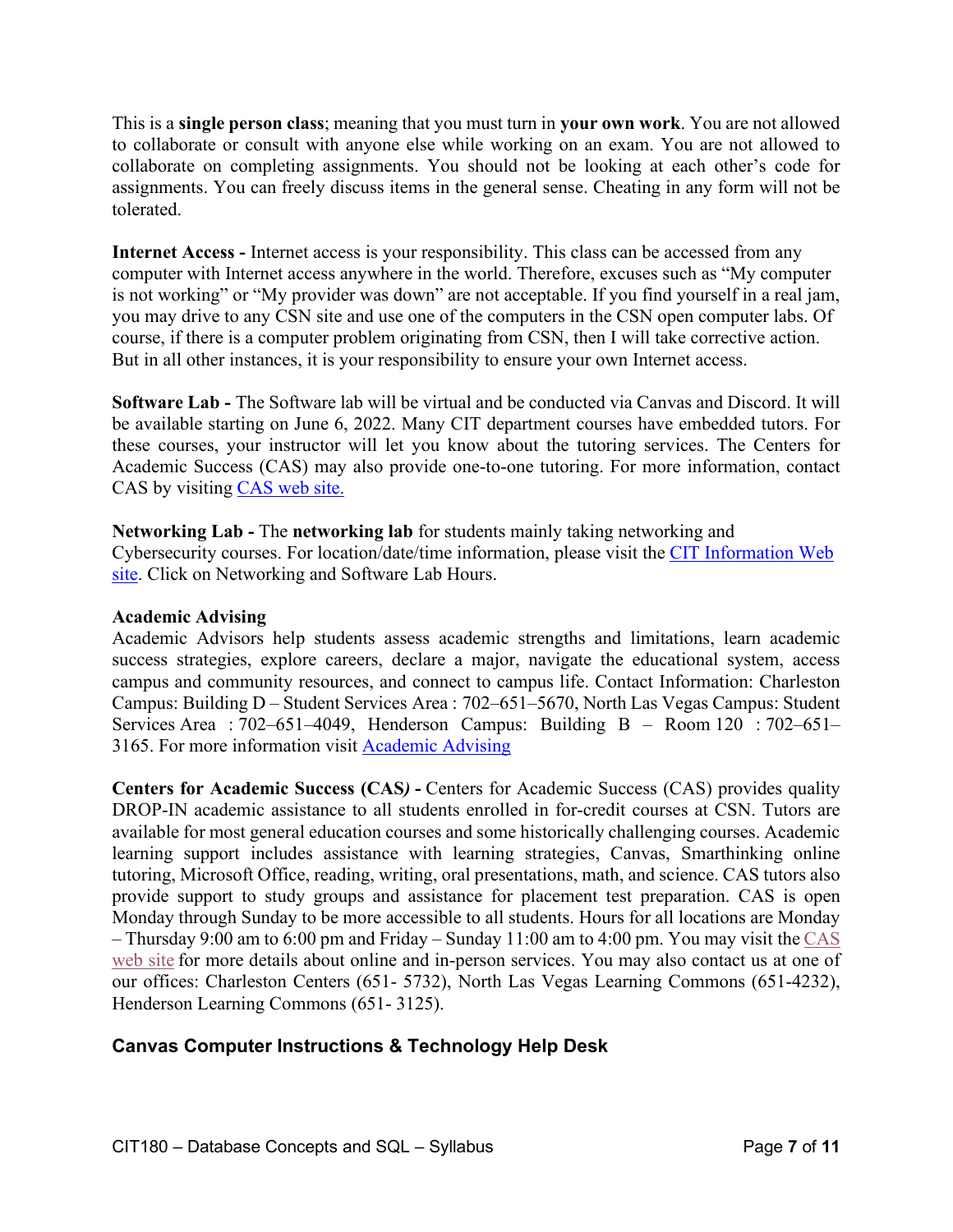The Canvas Student Quick start Guide be found at [Canvas web site.](http://guides.instructure.com/m/8470) The entire Student Guide may be found on [web site.](http://guides.instructure.com/m/4212) Telephone Support for Distance Education students having problems logging into a course, using course web site tools, or other technical problems can be found by contacting the CSN Technology Help Desk locally at 702–651–4357, or via 1-800–630–7563 tollfree, 24 hours/day, 7 days/week.

**Objectionable materials -** Instructors have the responsibility to set and maintain standards of classroom behavior appropriate to the discipline and method of instruction. No objectionable materials or language will be used during this class. This includes all possible modes of the class: online and in person. The instructor will make the final determination regarding any objectionable materials or language. Students may not engage in activity the instructor deems disruptive or counterproductive to the goals of the class. Instructors have the right to remove offending students from class.

**Recording Class -** Recordings of the class is not allowed without the explicit permission of the instructor.

**Early Alert Program -** Early Alert Referral Program (MyCoyotePLAN) – A referral program to connect students with college resources when assistance is needed to achieve success. Referrals may be initiated by faculty and staff as well by students through MyCoyotePLAN. After a referral is submitted, students will receive an email notification and will be contacted by the department to which they were referred to offer assistance.

**TRIO Student Support Services** - One stop shop for first-generation college, financial aideligible and disabled students offering tutoring, academic advising, career exploration, collegetransfer assistance, and development of college success strategies. Contact information: North Las Vegas Campus: Building E Room 109 : 702–651–4441 or visit the [TRIO's web site.](https://www.csn.edu/trio)

**Printing @ CSN - Printing in CSN classrooms, computer labs and libraries falls under Print** Wise. Print Wise provides each CSN student with a \$10 credit toward printing at the start of each semester, which will provide for up to 200 black and white copies at  $5¢$  a page, or 40 color copies at  $25¢$  a page. After that, you may put money into your account online or at the CSN Cashier's Office to purchase additional prints at the same rate. It is **your responsibility** to maintain your printing accounts to cover printing expenses during each semester. More information about the Print Wise system may be found at the [Printwise Information.](http://www.csn.edu/printwise)

**Disclaimer -** This syllabus is subject to change with advance notice. Notices will be posted in the online forum. It is your responsibility to stay informed.

**Tentative schedule -** Look at the end of this document for the tentative course schedule of activities.

**Course Contract -** This syllabus is a course contract for the duration of the semester. By continuing with this course students agree to the terms set forth in this syllabus and will adhere to all rules and policies outlined. Information contained in this syllabus, other than the grading, late assignments, makeup work and attendance policies, may be subject to change without advance notice, as deemed appropriate by the instructor.

CIT180 – Database Concepts and SQL – Syllabus Page **8** of **11**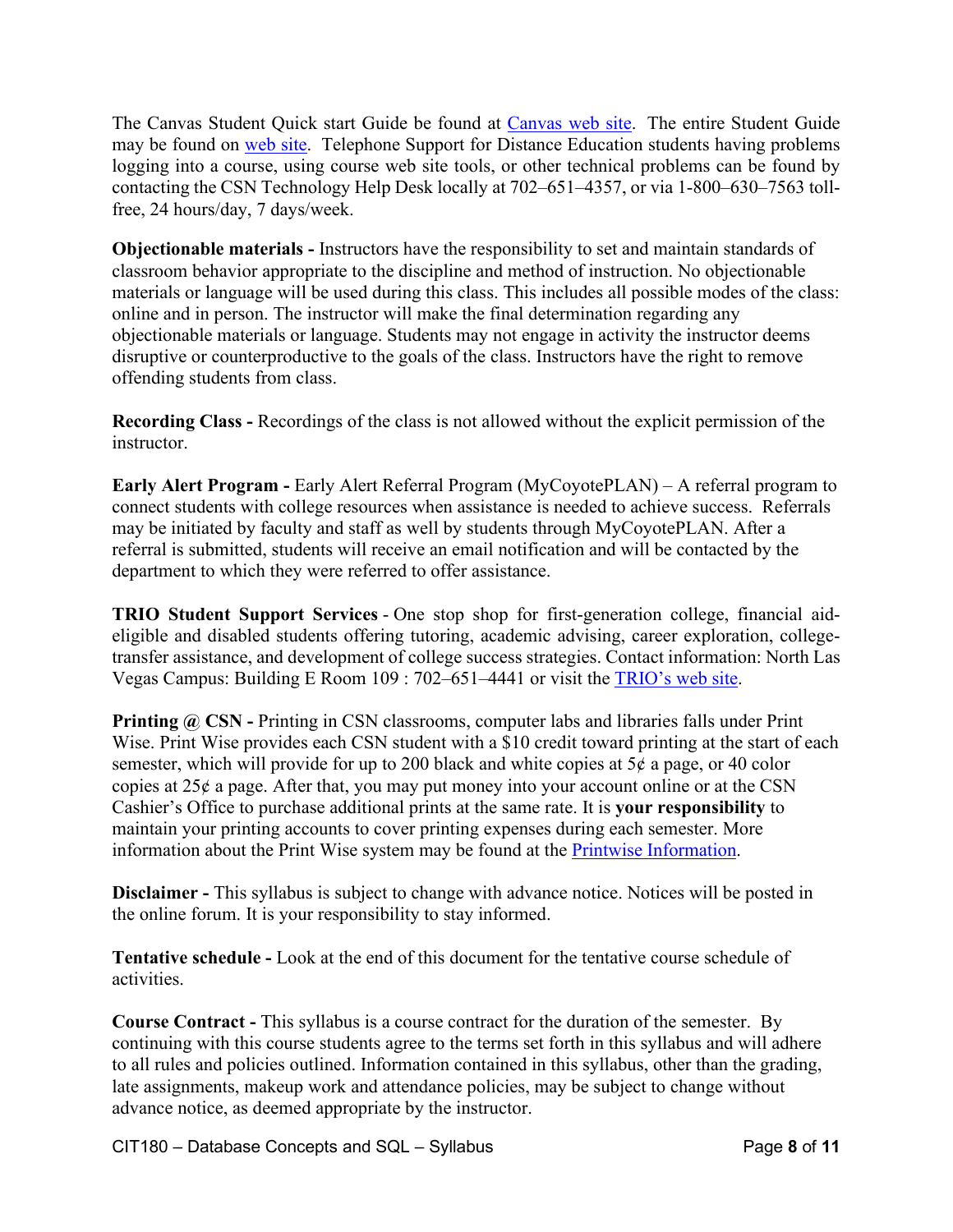**We will have assignments due on a regular basis. The due date for each assignment will be announced in Canvas and all assignments are delivered and submitted through Canvas. You must be diligent in checking due dates for assignments.**

### **Additional NOTES:**

Exams can only be taken during the specified dates.

Assignments  $-50\%$ Chapter quizzes  $-10\%$ Midterm Exam – 20% Final Exam  $-20\%$ 

Here is a formula for how your final grade is calculated: (The average of homework assignments  $* .5 +$ The average of chapter quizzes  $* .1 +$  midterm exam  $* 0.2 + final exam * 0.2)$ 

So, if Joe's average on homework assignments is 80, he earns an average of 85 for chapter quizzes, 75 points on exam1, and 80 points on exam 2, what is his total score? What is his overall course grade?

Answer:  $(80 * .5 + 85 * .1 + 75 * .2 + 80 * .2) = 79.5$ Letter grade: C+

The CANVAS system's grade book will allow you to track your grade for each item.

**The due dates for assignments and exams will be available in Canvas. Announcements will be made at least a week before the start date of exams and at least a week before the due date of assignments. The following information on due dates is subject to change. The official due dates will be available in Canvas.** 

**A tentative schedule of activities:** 

| Week          | <b>Topics</b>                                        | Tentative Assignments &<br><b>Exams due dates - SUBJECT</b><br>to CHANGE |
|---------------|------------------------------------------------------|--------------------------------------------------------------------------|
|               | Syllabus and Introduction                            |                                                                          |
| $6/6 - 6/12$  | $\checkmark$ Getting to know the online environment  |                                                                          |
|               | Getting to know the eBook – Purchasing               |                                                                          |
|               | $\checkmark$ Chapter 1: Databases for An Information |                                                                          |
|               | Rich, Connected World                                |                                                                          |
|               | the textbook                                         |                                                                          |
|               | Chapter 2: Introduction to SQL                       | Week $1 -$ Discussion item                                               |
| $6/13 - 6/19$ | $\checkmark$ USING: Advanced Query Editor from the   | Due: $6/14$                                                              |
|               | textbook                                             | Assignment 1 – Syllabus Quiz                                             |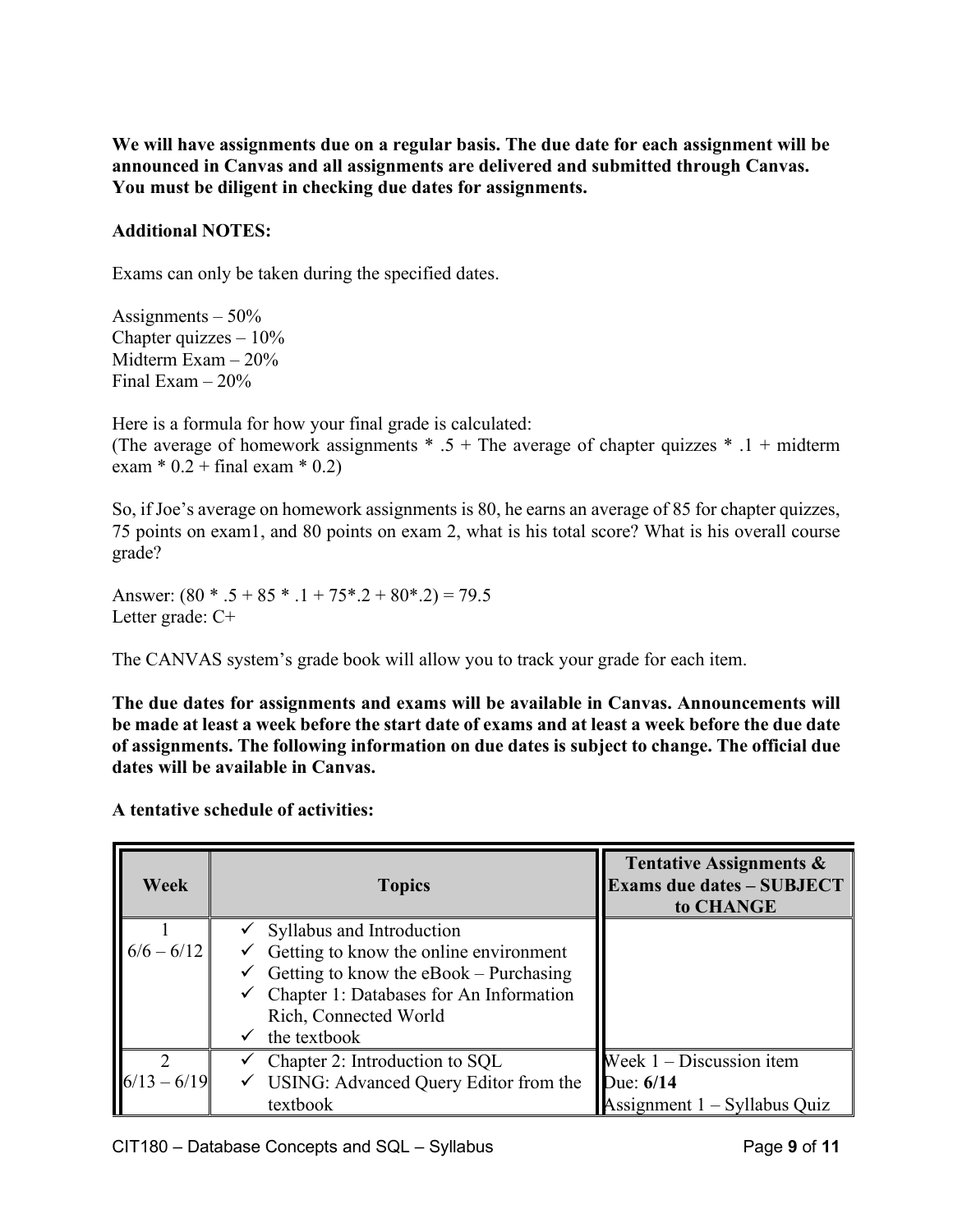|                    | $\checkmark$ USING: Oracle Application Express<br>√ USING: Oracle SQL environment<br>$\checkmark$ OPTIONAL – Highly recommended -<br><b>Downloading and installing Personal</b><br>Oracle and using SQL*Plus | Due: 6/14<br>Chapter 1 Quiz (Multiple<br>Choice and True/False)<br>Due: 6/14<br>Assignment 2 – Chapter 1<br>Due: 6/14                                                                                                      |
|--------------------|--------------------------------------------------------------------------------------------------------------------------------------------------------------------------------------------------------------|----------------------------------------------------------------------------------------------------------------------------------------------------------------------------------------------------------------------------|
| 3<br>$6/20 - 6/26$ | $\checkmark$ Chapter 3: The Relational Data Model -<br>Normalization                                                                                                                                         | Assignment 3 - Chapter 2<br>Due: 6/21<br>Chapter 2 Quiz (Multiple<br>Choice and True/False)<br>Due: 6/21                                                                                                                   |
| 4<br>$6/27 - 7/3$  | $\checkmark$ Continued: Chapter 3: The Relational Data Assignment 4 – Chapter 3<br>Model - Normalization                                                                                                     | Due: 6/28                                                                                                                                                                                                                  |
| 5<br>$7/4 - 7/10$  | <b>Midterm EXAM</b>                                                                                                                                                                                          | Assignment $5$ – Chapter 3<br>Due: 7/5<br>Chapter 3 Quiz (Multiple<br>Choice and True/False)<br>Due: 7/5<br><b>Midterm EXAM - Covers</b><br>Chapters 1, 2, and 3<br>Exam taken online one time<br>between $7/7$ and $7/12$ |
| 6<br>$7/11 - 7/17$ | $\checkmark$ Chapter 4: Principles of Conceptual<br>Database Design - ERD                                                                                                                                    |                                                                                                                                                                                                                            |
| 7<br>$7/18 - 7/24$ | Chapter 5: From Conceptual Design to<br>Relational Implementation - Types of<br>relationships                                                                                                                | Assignment 6 - Chapter 4<br>Due: 7/19<br>Chapter 4 Quiz (Multiple<br>Choice and True/False)<br>Due: 7/19                                                                                                                   |
| 8<br>$7/25 - 7/31$ | Chapter 6: Advanced Data Manipulation<br>With SQL                                                                                                                                                            | Assignment 7 - Chapter 5<br>Due: 7/26<br>Chapter 5 Quiz (Multiple<br>Choice and True/False)<br>Due: 7/26                                                                                                                   |
| 9<br>$8/1 - 8/7$   | Chapter<br>Data<br>7:<br>and<br>Administration<br>$\checkmark$ Chapter 8: Database Applications in a<br>Global World                                                                                         | Database Assignment 8 - Chapter 6<br>Due: 8/2<br>Chapter 6 Quiz<br>Due: 8/2                                                                                                                                                |